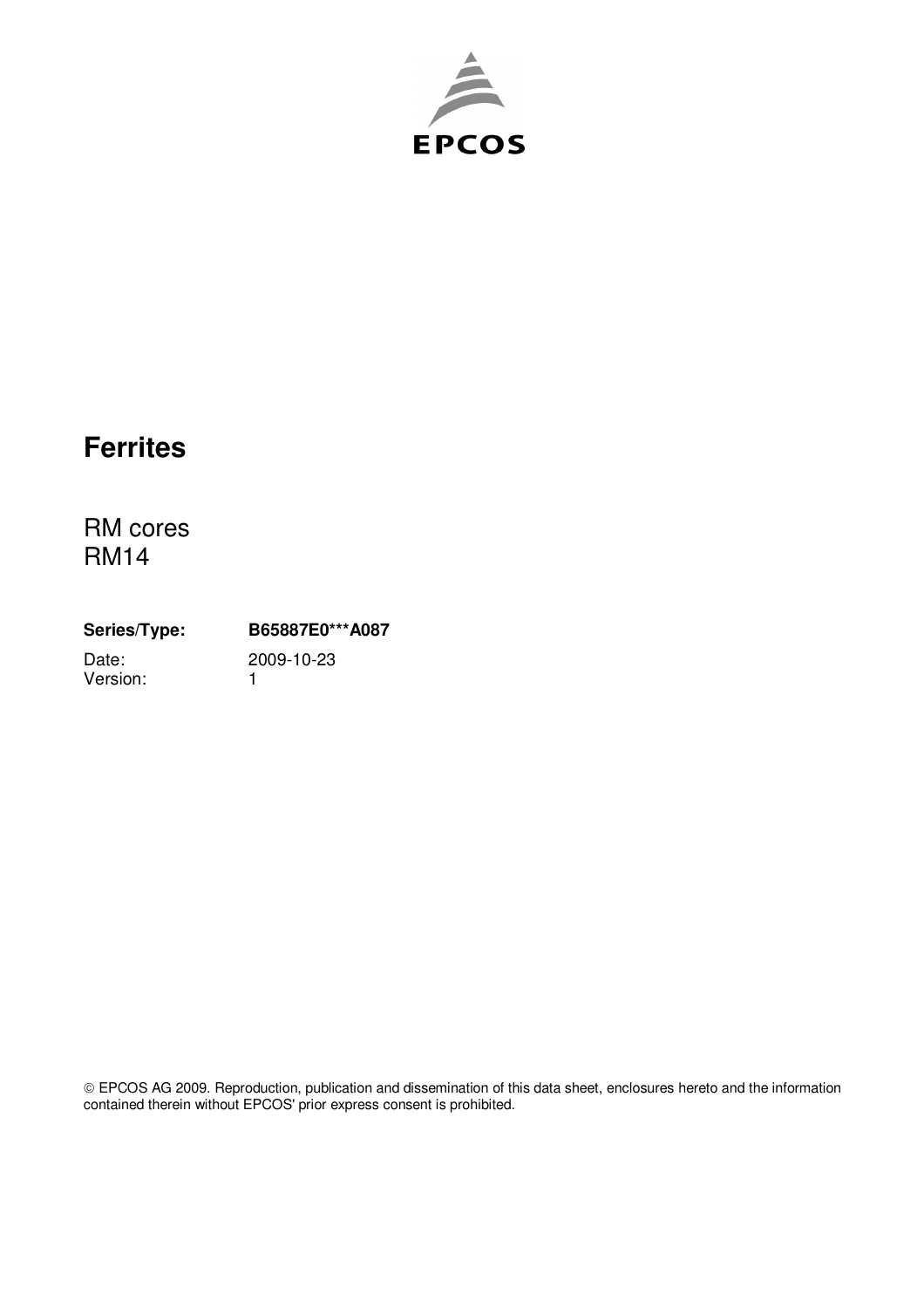

## **Magnetic characteristics (per set)**

| $\Sigma$ I/A | =   | $0.35$ mm <sup>-1</sup> |  |
|--------------|-----|-------------------------|--|
| le           | $=$ | 70 mm                   |  |
| $A_{\rm e}$  | $=$ | 200 mm <sup>2</sup>     |  |
| $A_{\min}$   | $=$ | 170 mm <sup>2</sup>     |  |
| $V_{\rm e}$  |     | 14000 mm <sup>3</sup>   |  |

**Approx. weight** 74 g/set

**Delivery mode** sets



# **Packing**

Standard styrofoam tray 300 x 200 x 60 (mm)

| Material | $A_L$ value"<br>nH | mm        | $\mu_{e}$ | Ordering code   |
|----------|--------------------|-----------|-----------|-----------------|
| N87      | 160 ±3%            | app. 1.90 | 45        | B65887E0160A087 |
| N87      | 250 ±3%            | app. 1.00 | 70        | B65887E0250A087 |
| N87      | $630 + 3%$         | app. 0.40 | 175       | B65887E0630A087 |

1) Measurement parameter: 10 kHz, 0.25 mT, 100 turns, room temperature.

AL value is measured acc. to IEC62044-2. An appropriate wringing of cores with polished surface is used to improve reproducibility of the measurement. (It is recommended to rub the mating surfaces themselves six times in a circular or elliptic arc that matches the core profile before measuring  $A_L$  value).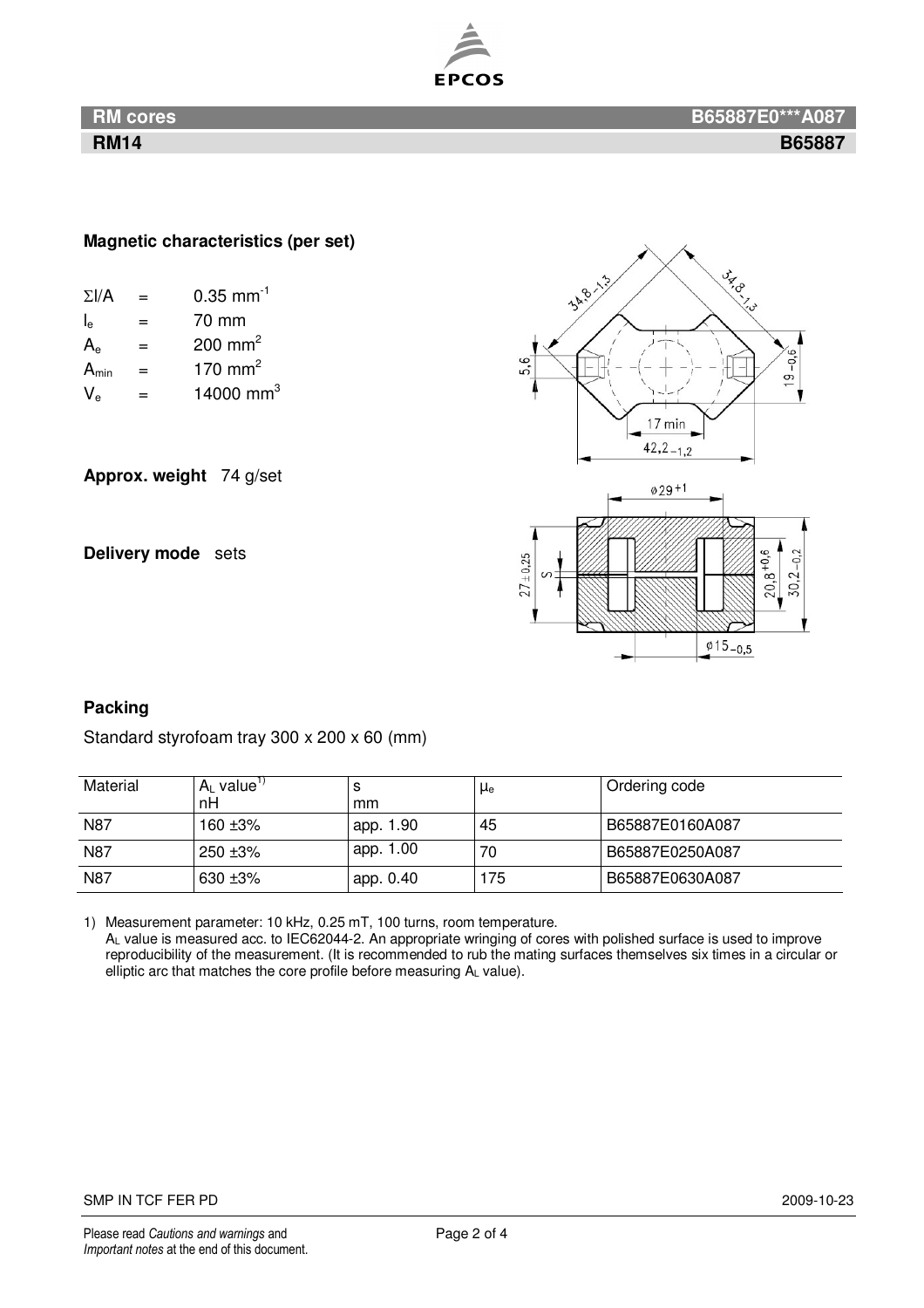

### **Cautions and warnings**

#### **Mechanical stress and mounting**

Ferrite cores have to meet mechanical requirements during assembly and for a growing number of applications. Since ferrites are ceramic materials one has to be aware of their special behavior under mechanical load.

Just like any ceramic material, ferrite cores are brittle and sensitive to any shock, fast changing or tensile load. Especially fast cooling rates under ultrasonic cleaning, high static and cyclic loads can cause cracks or failure of the ferrite cores.

For detailed information see Data Book 2007, chapter "General – Definitions, 8.1".

#### **Effects of core combination on AL value**

Stresses in the core affect not only the mechanical but also the magnetic properties. It is apparent that the initial permeability is dependent on the stress state of the core. The higher the stresses are in the core, the lower the value for the initial permeability. Thus, the embedding medium should offer the greatest possible elasticity.

For detailed information see Data Book 2007, chapter "General – Definitions, 8.2".

#### **Heating up**

Ferrites can run hot during operation at higher flux densities and higher frequencies.

#### **NiZn-materials**

The magnetic properties of NiZn-materials can change irreversibly when exposed to strong magnetic fields.

#### **Processing notes**

- The start of the winding process should be soft. Otherwise, the flanges may be destroyed.
- Excessive winding forces may damage the flanges or squeeze the tube so that the cores can no longer be mounted.
- Excessive soldering time at high temperature ( $>300$  °C) may affect coplanarity or pin arrangement.
- Not following the processing notes for soldering of the J-leg terminals may cause solderability problems at the transformer because of contamination with tin oxide (SnO) from the tin bath or burned insulation from the wire. For detailed information see Data Book 2007, chapter "Processing notes, 2.2".
- The dimensions of the pin hole arrangement are fixed and should be understood as an ideal recommendation for drilling the printed circuit board. In order to avoid problems when mounting the transformer, customers should make allowances for manufacturing tolerances in the drilling and pick-and-place processes by increasing the diameter of the pin holes.